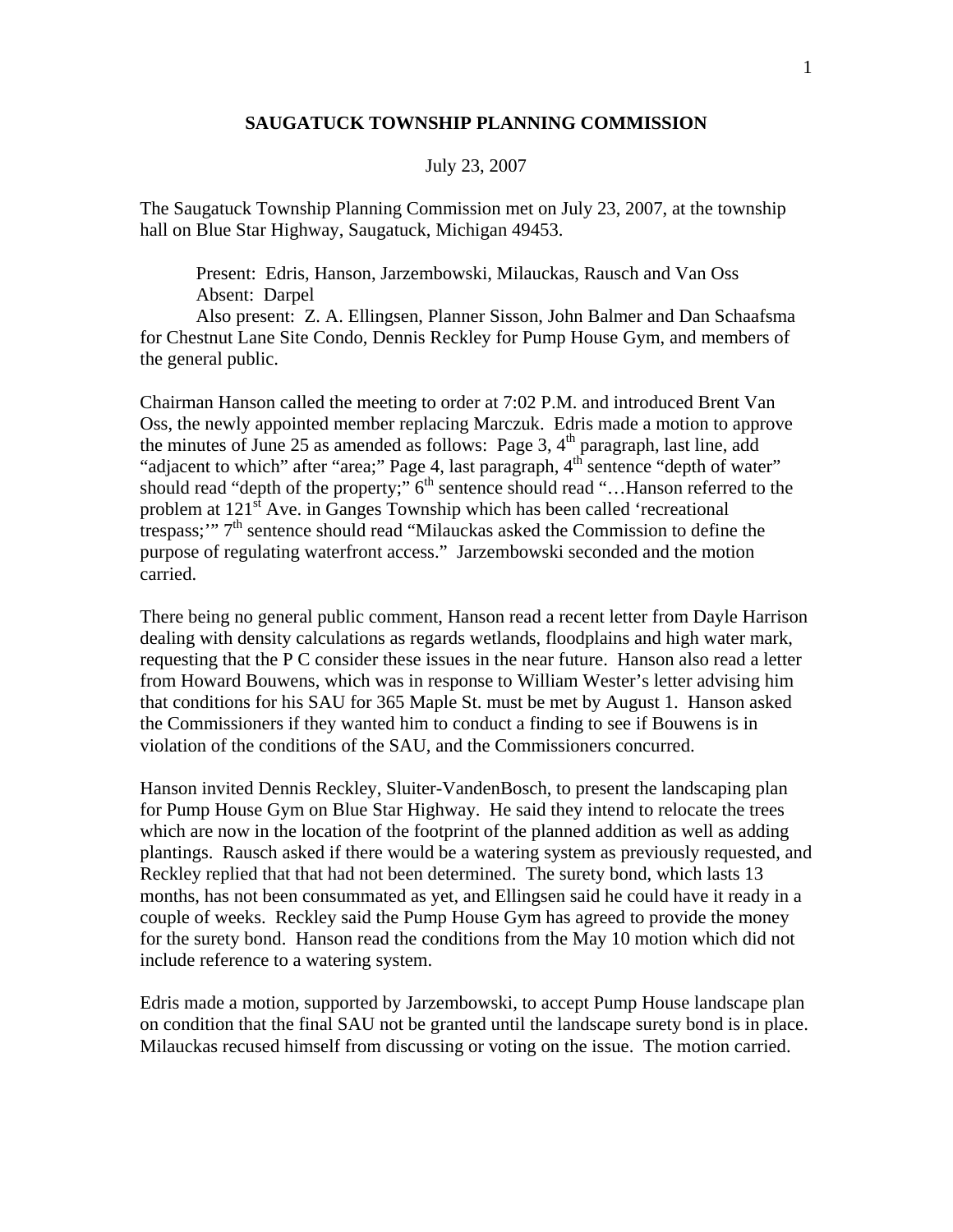Hanson opened the public hearing on the preliminary review of Chestnut Lane Site Condo for five single-family homes or duplexes in R-3B. Secretary Rausch read the notice published in the newspaper. Hanson noted that a parcel owned by the Collins family is not part of this proposed development. He invited Schaafsma of Latitude Engineering to describe this plan which is the same as previously presented in an informal review at the last meeting. Schaafsma said the utilities would be installed underground as Sisson requested, but street lights are not planned.

Balmer maintained that lot #1 is buildable where it is located, there being no wetlands on that parcel, and he cited an MDOT letter discouraging development near interstate highways because of the noise. He pointed out that if the lots were shifted to the east, each lot could have its own septic system, resulting in much more tree clearing. He provided pictures showing the tree screening from neighboring lots. An alternate access for fire emergency was not necessary now, he thought, but could be created later if development reached more than 30 units, and Sisson asked who would pay for it then.

Attorney George Bauer explained that the Allegan County Drain Commission has specific rules governing easements and detention ponds in housing developments, that Public Act 433 provides drain commissions with the ability to expend public monies to maintain easements, that master deeds should contain minimum elevations for basements and openings and outlines of the direction of water flow on each lot for grading information. Bauer said he would prepare the Master Deed and By-laws and pass them by Sisson before they are presented to the Planning Commission. He said he did not understand the International Fire Code, and Sisson said he understood that it is the Fire Inspector's job to interpret it as regards this development. Hanson said the Fire Inspector could suggest a mitigation strategy.

Sisson reviewed his memo of July 20 in which he conceded that lot #1 did not need to be relocated, but there should be deed restrictions on "no disturb zones" on the west and south side yards of lot #1. He recommended granting preliminary plan approval.

Upon questioning by Van Oss, Schaafsma explained the community septic system, adding that only half of the area pictured on the site plan would be cleared for the system now, and the other half would be in reserve. Balmer said footing elevations for lot #1 would be 5 to 6 feet higher than any other lots in the area, and there will be no basement for that lot, nor perhaps for lot #2.

Hanson read letters expressing concerns for erosion from drainage, increased traffic, seepage from the community septic system, destruction of flora and fauna, density of duplexes, and the necessity of a performance bond from Jim Wentzell, Allen Rutzen, Cynthia Hatfield, Tim and Deb Locker, Peter Collins, and Jim and Gini Cooper. Janik of the Fire Department said adequate water supply is the primary concern because the holding pond has been eliminated as has the secondary access road.

When Hanson opened the hearing to public comment, Deb Matthai, 6936 Hickory Lane, read a letter listing several requirements for site condominiums in the Zoning Ordinance,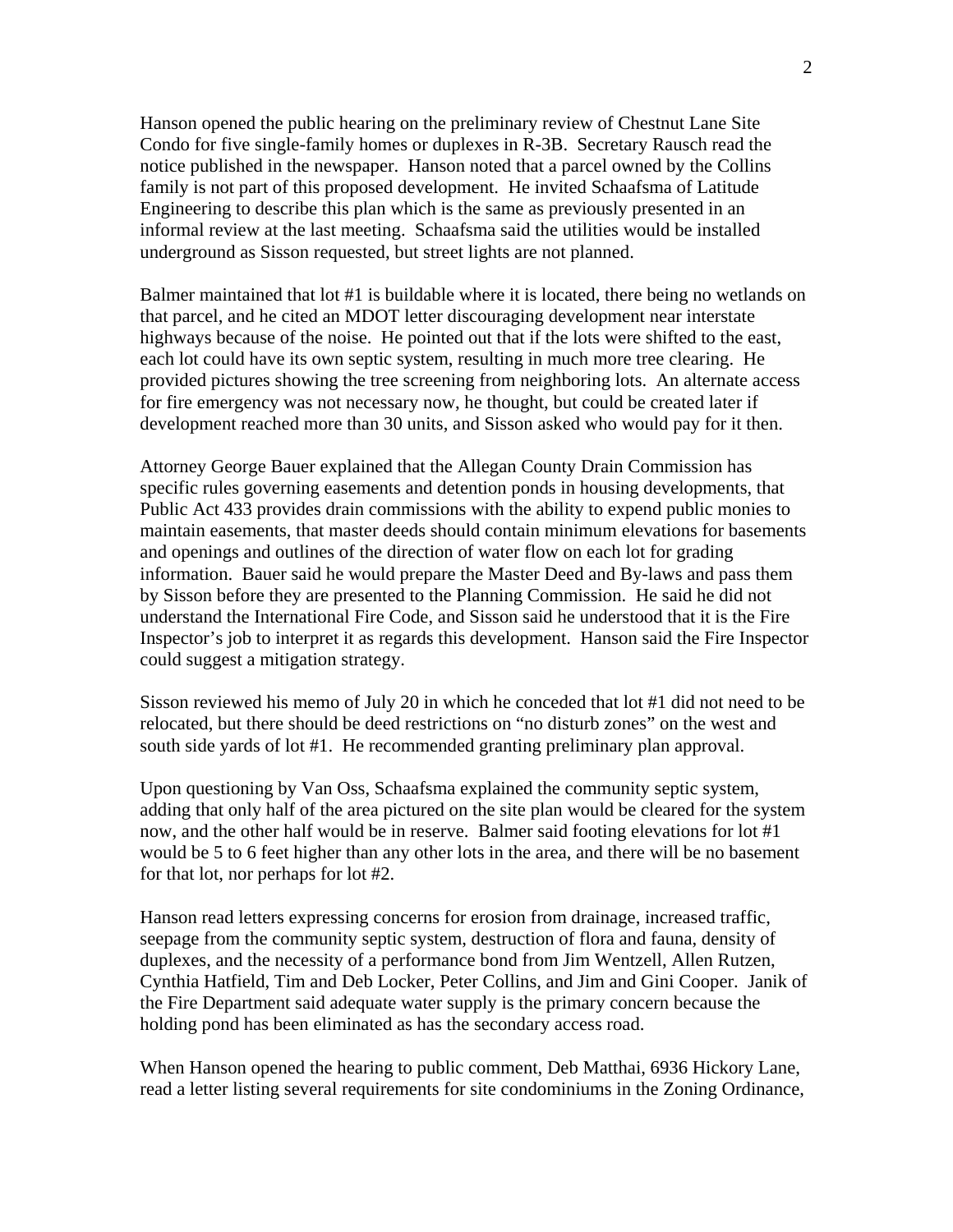calling into question the lot frontages, calculation of open space, preservation of natural areas, impact of traffic, tree protection zone near I-196, private road easement, and requesting MDEQ review of wetlands before preliminary approval is granted.

Herb Bills, 6910 Bendemeer, reiterated concern for how the existing open ditch would be affected by this development in the high water season and proposing a downstream study be done before approval.

Charlie Van Duren, 2657 Lakeshore, asked the P.C. to "just say no."

Jerome Post, 2675 Chestnut Lane, summarized his letter focusing on fire suppression concerns since there would be more than 30 residences in the Collins Woods area.

Rausch made a motion to close the public portion of the hearing, Edris seconded and the motion carried. Sisson commented that Matthai's question of encroachment into the tree protection zone along I-196 and the legalities involved with the private road should be examined, but that MDEQ's review of the wetlands, which she requested, should come before the final review rather than before the preliminary approval. Milauckas said there will be traffic impacts and fire suppression impacts, depending on whether there are 5 homes or 10 duplex units, and he didn't remember a development which was so "openended," raising the possibility of someone's coming in with a 30-lot development which might have 30, or it might have 60 dwellings. Sisson answered that it could if the developer goes for the maximum in a zone where duplexes are allowed. Edris said questions remained about the road layout, whether an alternative access will be required, whether that would alter the lots and drainage ditches and pond, and what the Fire Department may request. Milauckas asked for a report from King and MacGregor Environmental on their findings regarding wetlands, and Schaafsma said their findings are represented by flag locations in the field, whereas a former written review was done by Artemus.

Rausch made a motion to table the preliminary approval for Chestnut Lane Site Condo until the August 27 meeting. Edris supported. Hanson said this delay was for the Commissioners to review all the material presented, and Milauckas and Edris agreed that this development has the potential for great impact on neighboring properties. The motion carried.

After a brief recess during which Jarzembowski left, the meeting reconvened at 9:55 P.M., and Hanson opened the public hearing on a proposed Housing for Farm Labor Zoning Ordinance Amendment. Secretary Rausch read the notice published in the newspaper.

Public comment: Richard Runowski,  $6390\ 126<sup>th</sup>$  Ave., asked if farm labor housing could be disallowed, and Sisson said the Right to Farm Act allows reasonable activity associated with farming to exist. Runowski cited a Court of Appeals case in 2002 which he interpreted as saying the township could prohibit farm labor housing, but Sisson explained that that case really established that a township could regulate it. Runowski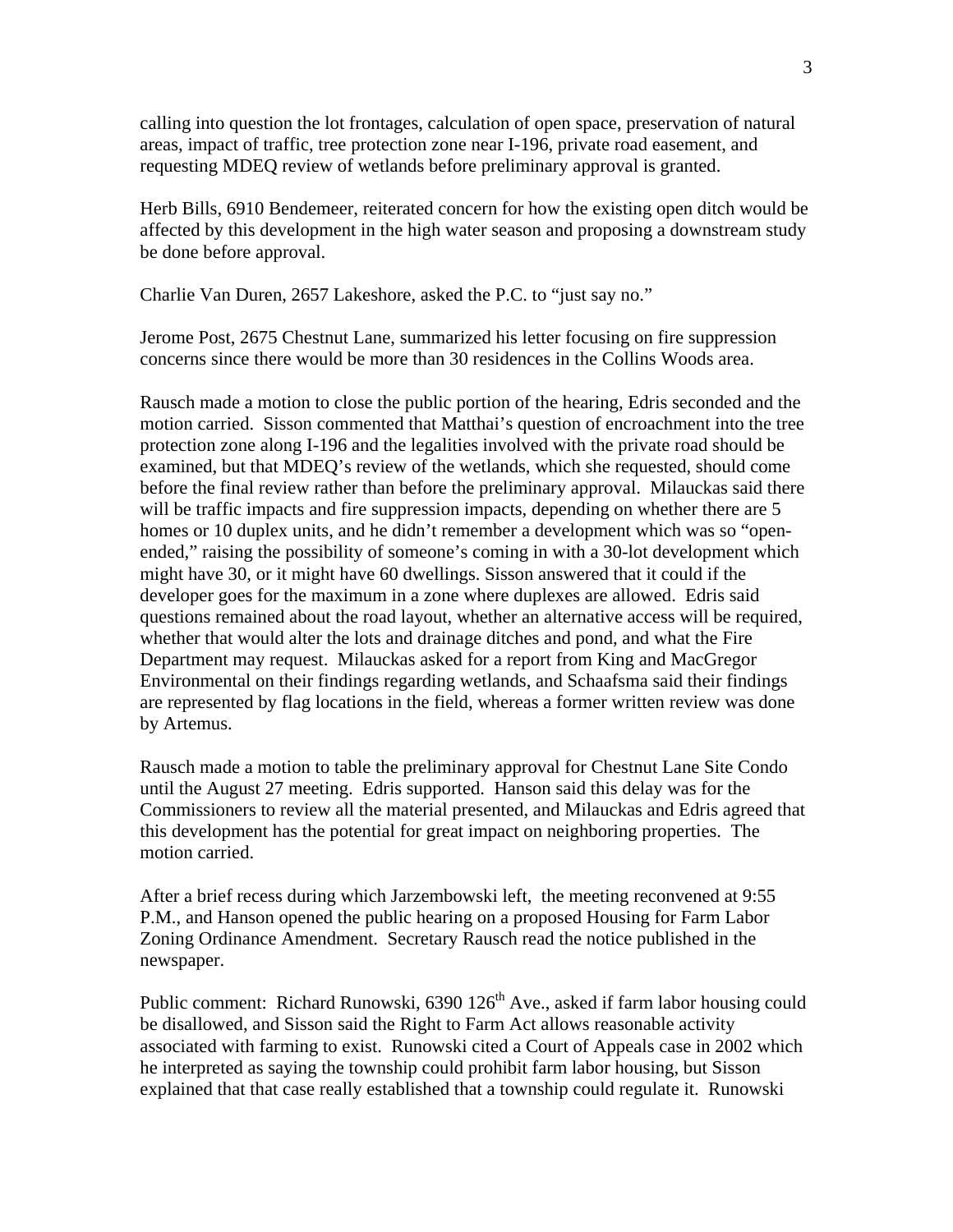proposed to restrict it to 1000 acre-parcels, because a 5-acre parcel has now been allowed. Hanson said the PC would not propose something "that would not fly."

Upon questioning by Milauckas, Runowski explained that Krupka's asked to put singlewide mobile homes on a 5-acre plot at  $126<sup>th</sup>$  and  $62<sup>nd</sup>$  St, 2-3 miles from the main blueberry plantation on Blue Star Highway. He said there are no crops on the property. Subsequent to the ZBA granting of four mobile homes on  $3\frac{1}{2}$  acres, the remainder of the parcel being taken up by a home and/or "twigs," the township attorney said the parcel should have to be actively farmed to have farm labor housing. Runowski said it was common knowledge that the workers housed there work exclusively in the processing plant. He maintained the township is opening up the opportunity for anyone to establish a 5-acre mobile home park for farm laborers anywhere.

Sisson suggested adding to subsection 7(a) the requirement that the parcel be adjacent to an active farm. Hanson added that food processing is a farm related activity, but there is still a question about the number of persons to be housed on a given parcel.

Milauckas asked what his concern about farm labor housing is, and Runowski said his property values would go down significantly because there would be used mobile homes lined up, 100 s.f. each, on rural roads. Finally, Runowski asked the Commissioners to increase the size of the parcel, require it to be adjacent to an active farm, and restrict it to the growing season, April though November, so as to prohibit year-round residence. Runowski also asked about definitions and the number of persons allowed and was told they came from the state act. When he asked how the number of mobile homes was limited, Hanson explained that was limited by the setbacks required. Runowski asked why mobile homes, why not require houses, why not require a minimum width, and was told houses could not be required, but HUD regulates the minimum standards for mobile homes. Runowski also asked the PC to restrict the presence of abandoned mobile homes.

Rausch made a motion to close the public portion of the hearing, Milauckas supported, and the motion carried. Hanson read a letter from Gerry Maeder, July 23, asking that the number of smoke/fire detectors be increased and that two exit doors be required in each dwelling. Sisson suggested a requirement that the number of dwellings for farm laborers be commensurate with the type of farming activity. Runowski suggested that there is an industry standard for the number of hands needed to do certain activities here in West Michigan.

Milauckas made a motion to table the Farm Labor Housing proposed ordinance to the next meeting August 27. Van Oss seconded and the motion carried.

Milauckas made a motion to set a public hearing for consideration of the proposed Zoning Ordinance Amendment concerning the R-4 Zoning District. Edris seconded and a roll call vote showed unanimous approval. That hearing is set for August 30 at 7:00 P.M. at the township hall.